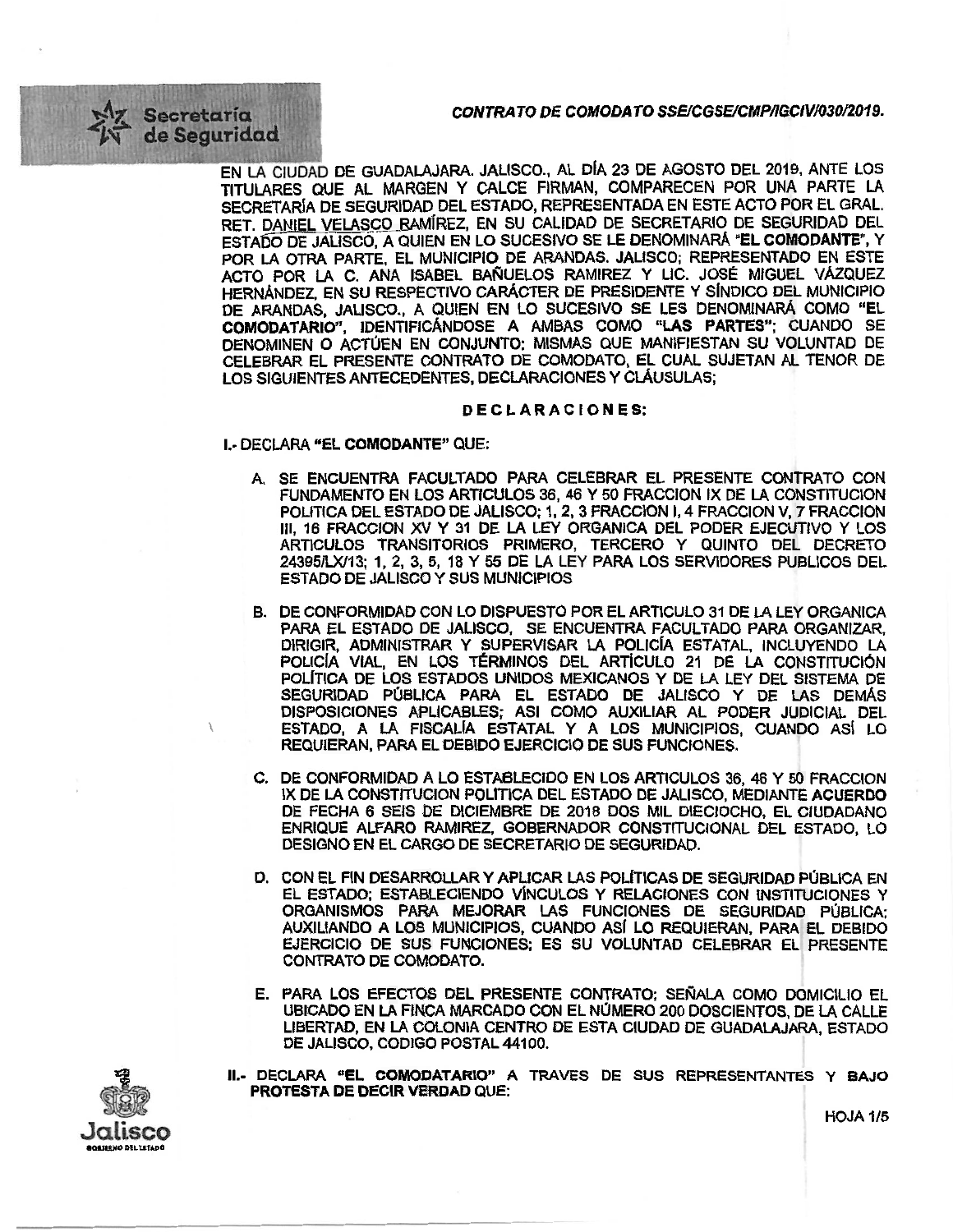*CONTRA TO DE COMODATO SSEICGSEICMPRGCIV/030/2019.* 

- Secretaria de Seguridad
	- A. SE ENCUENTRAN FACULTADOS PARA CELEBRAR EL PRESENTE CONTRATO DE CONFORMIDAD CON LO QUE ESTABLECEN LOS ARTICULO\$ 47 Y 52 FRACCIÓN II DE LA LEY DE GOBIERNO Y LA ADMINISTRACIÓN PÚBLICA MUNICIPAL DEL ESTADO DE JALISCO.
	- B. DE CONFORMIDAD A LO DISPUESTO EN LA LEY ANTES INVOCADA EN SUS ARTICULO\$ 1, 2, 4, 10, 37 FRACCIONES V, VI, X, Y XVI, Y 94 FRACCIÓN IX, EN LA QUE SE ESTABLECE: QUE EL MUNICIPIO ES UN NIVEL DE GOBIERNO, QUE TIENE PERSONALIDAD JURiDICA Y PATRIMONIO PROPIOS CON LAS FACULTADES Y LIMITACIONES ESTABLECIDAS EN LA CONSTITUCIÓN POLITICA DE LOS ESTADOS UNIDOS MEXICANOS, EN LA PARTICULAR DEL ESTADO, Y EN LA REFERIDA LEY; QUE DICHO AYUNTAMIENTO ESTA INTEGRADO POR UN PRESIDENTE MUNICIPAL, UN SINDICO Y REGIDORES DE MAYORIA RELATIVA Y DE REPRESENTACIÓN PROPORCIONAL QUIENES FUERON ELECTOS POPULAR Y DIRECTAMENTE MEDIANTE PLANILLAS; Y QUE PERMANECERAN EN SUS CARGOS POR TRES AÑOS; QUE UNA DE SUS OBLIGACIONES ES LA DE CUIDAR DE LA PRESTACIÓN DE TODOS LOS SERVICIOS PÚBLICOS DE SU COMPETENCIA COMO LO ES LA SEGURIDAD DE TODO El MUNICIPIO, DISPONIENDO PARA ELLO, DE LOS CUERPOS DE SEGURIDAD PÚBLICA Y DEMÁS AUTORIDADES A ÉL SUBORDINADAS, ASÍ COMO EL OBSERVAR LAS DISPOSICIONES DE LAS LEYES FEDERALES Y ESTATALES EN EL DESEMPEÑO DE LAS FUNCIONES Y DICTAR LAS MEDIDAS TENDIENTES A MANTENER LA SEGURIDAD, EL ORDEN PÚBLICO Y LA PRESERVACIÓN DE LOS DERECHOS HUMANOS.
	- C. EN BASE A LO ANTERIOR, MANIFIESTAN TENER LA NECESIDAD DE QUE LE SEA PROPORCIONADO POR PARTE DE LA SECRETARIA DE SEGURIDAD DEL ESTADO DE JALISCO, "EN COMODATO" EL USO DE BIENES MUEBLES, PROPIEDAD DEL GOBIERNO DEL ESTADO, SIENDO ESTO 02 ARCOS DETECTORES DE METAL FIJO PAAA INSPECCIÓN DE PERSONAS, A EFEC'FO DE UTILIZARLOSEN: LOS PARTIDOS DE (4TOS DE IDA) DE LA "COPA JALISCO" EN EL MUNICIPIO DE ARANDAS, JALISCO." A LLEVARSE ACABO DEL 24 AL 25 DE AGOSTO DEL 2019.
	- D. LOS REFERIDOS BIENES MUEBLES, LOS REQUIERE PARA QUE LOS ELEMENTOS OPERATIVOS QUE INTEGRAN LA DIRECCION DE SEGURIDAD PÚBLICA MUNICIPAL ASIGNADOS AL EVENTO SEÑALADO EN EL INCISO QUE ANTECEDE, ESTÉN EN MEJORES CONDICIONES Y EQUIPADOS PARA LLEVAR A CABO LAS LABORES DE SEGURIDAD EN LA INSPECCIÓN DE PERSONAS QUE ACUDIRÁN A; LOS PARTIDOS DE (4TOS DE IDA) DE LA "COPA JALISCO" Y DE ESA MANERA PREVENIR LA DELINCUENCIA EN LOS LUGARES DONDE SE INSTALARÁN DENTRO DEL MUNICIPIO.
	- E. PARA LOS EFECTOS DEL PRESENTE CONTRATO SEÑALAN COMO SU DOMICILIO EL UBICADO EN LA FINCA MARCADA CON EL NÚMERO 76, DE LA CALLE FRANCISCO MORA, COLONIA CENTRO, MUNICIPIO DE ARANDAS, JALISCO; LUGAR DONDE SE ENCUENTRAN LAS INSTALACIONES DE LA PRESIDENCIA MUNICIPAL.

111.· DECLARAN AMBAS PARTES QUE SE RECONOCEN RECÍPROCAMENTE EL CARÁCTER, LA CAPACIDAD Y LA PERSONAUDAD CON LAS QUE COMPARECEN, POR LO QUE SUJETAN EL PRESENTE CONTRATO DE COMODATO A LAS SIGUIENTES:

## CLAUSULAS:

PRIMERA. - "EL COMODANTE", DE CONFORMIDAD A LO DISPUESTO POR EL ARTÍCULO 2147 DEL CÓDIGO CIVIL DEL ESTADO DE JALISCO, EN VIGOR, ENTREGA EN OPTIMAS CONDICIONES DE USO Y DE MANERA GRATUITA A "EL COMODATARIO", PARA SU USO Y EN EL DESEMPEÑO DE LAS FUNCIONES INHERENTES A LA SEGURIDAD PÚBLICA, LOS BIENES MUEBLES DENOMINADOS "ARCOS DETECTORES DE METAL FIJO", MOTIVO DE LA CELEBRACIÓN DEL PRESENTE CONTRATO, CUYAS CARACTERfSTICAS SE SEÑALAN A CONTINUACIÓN:

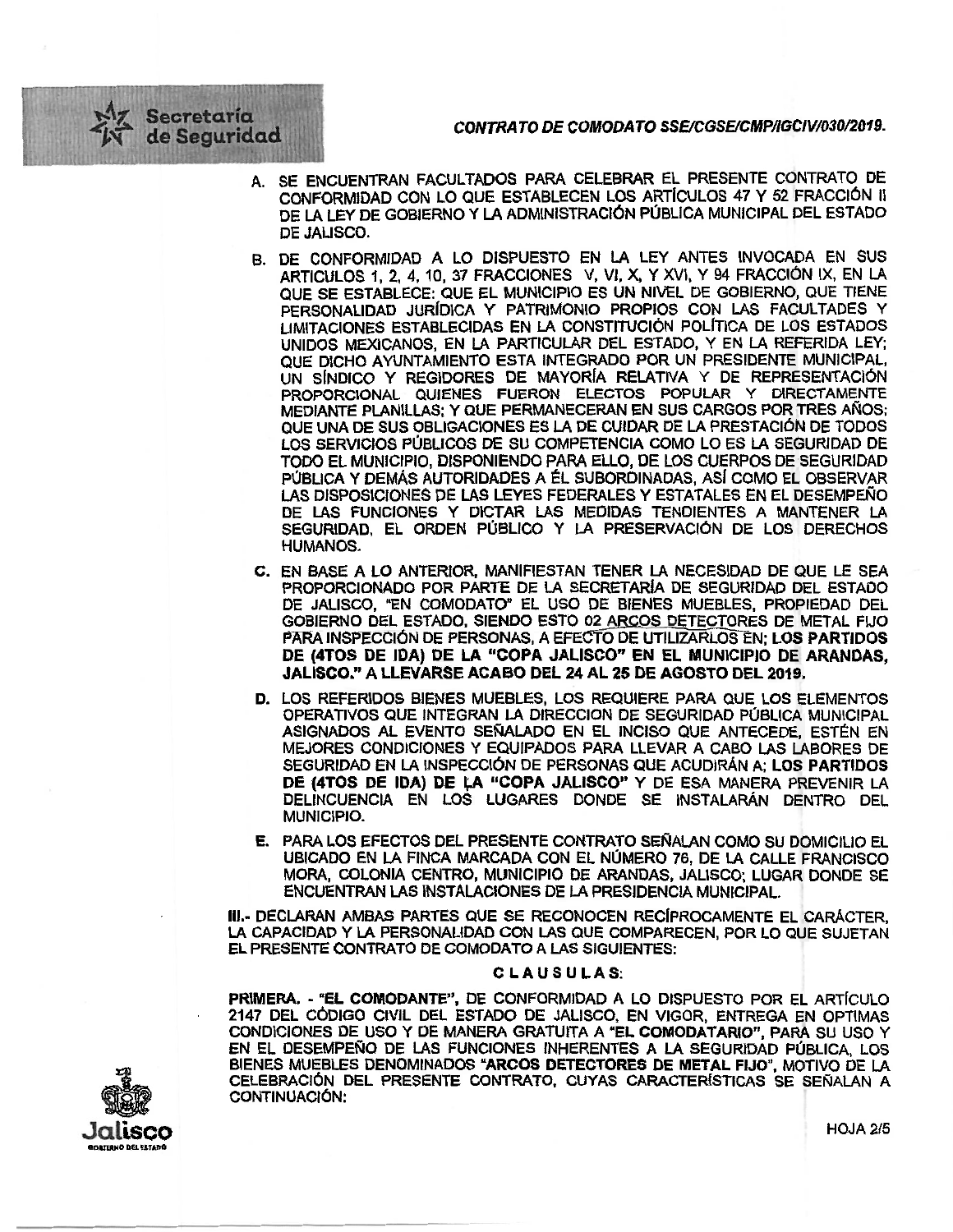CONTRATO DE COMODATO SSE/CGSE/CMP/IGCIV/030/2019.



A). – 02 (DOS) ARCOS DETECTORES DE METAL FIJOS, DE LA MARCA GARRETT, MODELO PD 65001, IDENTIFICADOS CON LOS NÚMEROS DE PESA:

| NO. | <b>SERIE</b> | <b>PESA</b>        |  |
|-----|--------------|--------------------|--|
| 01  | 50221170     | 1601-13-014-000191 |  |
| 02  | 51402618     | 1601-13-014-000467 |  |

SEGUNDA. - "EL COMODATARIO" MANIFIESTA RECIBIR A SU ENTERA SATISFACCIÓN Y EN OPTIMAS CONDICIONES DE USO Y CONSERVACIÓN, LOS EQUIPOS DETECTORES DE META<sup>L</sup> QUE SE DETALLARON EN LA CLÁUSULA ANTERIOR, POR LO QUE SE OBLIGA A OBSERVA<sup>R</sup> TODA DILIGENCIA EN LA CONSERVACIÓN DE LOS MISMOS Y SE RESPONSABILIZA DE TODO <sup>D</sup>AÑO, DETERIORO, PÉRDIDA TOTAL O PARCIAL QUE PUEDA SUFRIR A PARTIR DE LA FECH<sup>A</sup> DE SU ENTREGA, LO ANTERIOR CON FUNDAMENTO AL ARTICULO 2152 DEL CODIGO CIVIL DEL ESTADO DE JALISCO.

TERCERA. - CON FUNDAMENTO A LO ESTABLECIDO EN EL ARTICULO 2150 DEL CODIGO CIVIL PARA EL ESTADO DE JALISCO, QUEDA ESTRICTAMENTE PROHIBIDO QUE "EL COMODATARIO" SIN PERMISO DEL "COMODANTE" CONCEDA A UN TERCERO EL USO DE LOS BIENES MUEBLES DENOMINADOS "ARCOS DETECTORES DE METAL FIJOS", MOTIVO DE LA CELEBRACION DEL PRESENTE CONTRATO.

CUARTA. - TRASLADAR DE LA CIUDAD DE GUADALAJARA, JALISCO: EN VEHÍCULO DE SU <sup>P</sup>ROPIEDAD, EL EQUIPO DETECTOR DE METALES PARA INSPECCIÓN DE PERSONAS, MATERIA DEL PRESENTE CONTRATO, A SU MUNICIPIO; DE LA MISMA FORMA SE COMPROMETE A INSTALARLO Y A UTILIZARLO EN LOS LUGARES DONDE SE CELEBRARÁ EL EVENTO PARA EL QUE FUE PETICIONADO ASI MISMO se COMPROMETE A RETORNARLO A <sup>E</sup>STA SECRETARIA DE SEGURIDAD DEL ESTADO, EN LA CALLE LIBERTAD NÚMERO 200 ZON<sup>A</sup> CENTRO DE ESTA CAPITAL, UNA VEZ CONCLUIDO EL EVENTO.

CUARTA.- ''EL COMODATARIO" SE OBLIGA A MANTENER VIGILANCIA OPERATIVA DE LOS BIENES PROPORCIONADOS MEDIANTE EL PRESENTE CONTRATO, DURANTE EL TIEMPO QUE PERMANEZCA EN SU RESGUARDO, AS( MISMO SE COMPROMETE A CONTAR CON LUGARES <sup>A</sup>PROPIADOS, DENTRO DE LAS INSTALACIONES DE LA COMISARIA DE SEGURIDAD PÚBLIC<sup>A</sup> DEL MUNICIPIO O DE LAS DELEGACIONES DE SEGURIDAD PÚBLICA MUNICIPALES DONDE SE TENGA LA NECESIDAD DE RESGUARDARLOS, PARA LA CONSERVACIÓN Y CUSTODIA DE LOS <sup>M</sup>ISMOS, LOS QUE REUNIRÁN. LAS CONDICIONES DE SEGURIDAD Y CONTROL CON LA <sup>F</sup>INALIDAD DE EVITAR DAÑOS, EXTRAVÍOS, ROBOS O ACCIDENTES, YA QUE EN CASO D<sup>E</sup> SER OMISO EN ESTE SENTIDO Y POR ESTE MOTIVO SE DAÑE, SE DETERIORE PARCIAL O TOTALMENTE, SE DEBERÁ CÚBRIR POR "EL COMODATARIO" EL IMPORTE TOTAL DE LA <sup>R</sup>EPARACIÓN, O BIEN EL IMPORTE TOTAL DEL EQUIPO EN CASO DE QUE NO TENGA <sup>R</sup>EPARACIÓN, CONFORME SE ESTIPULA EN LA CLÁUSULA "SEPTIMA" DEL PRESENT<sup>E</sup> CONTRATO.

QUINTA. • QUEDA ESTRICTAMENTE PROHIBIDO QUE "EL COMODATARIO" PERMITA O AUTORICE QUE EL MULTICITADO EQUIPO DETECTOR DE METALES PARA INSPECCIÓN DE PERSONAS, MATERIA DEL PRESENTE CONTRATO SEA MANIOBRADO O UTILIZADO POR <sup>P</sup>ERSONAS AJENAS A LA COMISARIA DE SEGURIDAD PÚBLICA DEL MUNICIPIO, ASÍ MISMO QUEDA ESTRICTAMENTE PROHIBIDO QUE SE RESGUARDEN EN LUGARES DISTINTOS PARA EL QUE FUERON SOLICITADOS O DE LAS DELEGACIONES DE SEGURIDAD PÚBLICA MUNICIPALES.

SEXTA. - QUEDA ESTRICTAMENTE PROHIBIDO QUE "EL COMODATARIO" PERMITA O <sup>A</sup>UTORICE QUE LOS EQUIPOS DETECTORES DE METAL PARA INSPECCIÓN DE PERSONAS, MATERIA DEL PRESENTE CONTRATO SEAN UTILIZADOS EN SERVICIOS DIVERSOlO POR MAS TIEMPO DEL CONVENIDO AL QUE FUERON SOLICITADOS.



HOJA3/5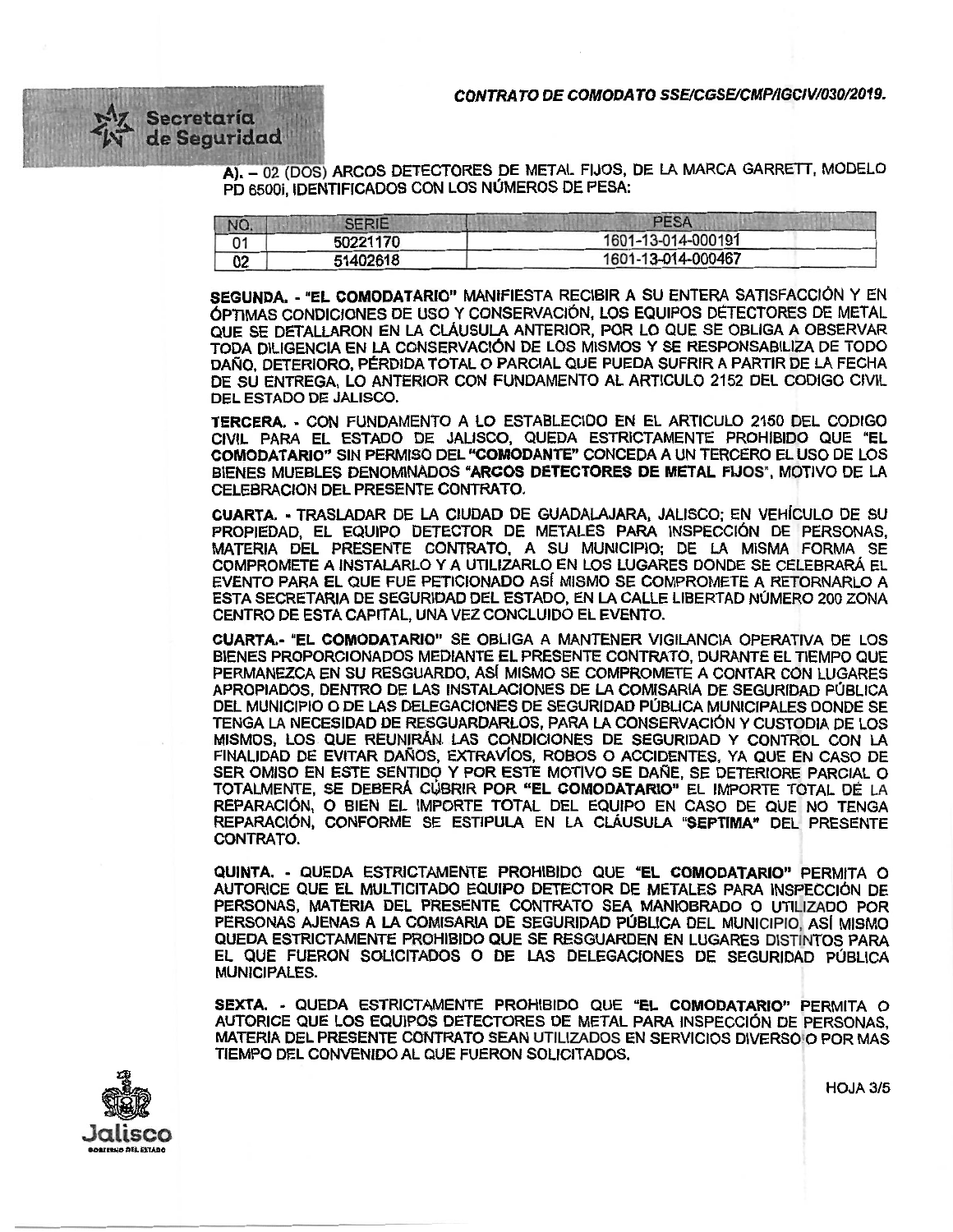## CONTRATO DE COMODATO SSE/CGSE/CMP/IGCIV/030/2019.



SEPTIMA •• PARA EL CASO DE USO INDEBIDO E INMODERADO, DAÑOS, EXTRAVIOS O PÉRDIDA TOTAL O PARCIAL DEL EQUIPO DETECTOR DE METALES PARA INSPECCIÓN DE PERSONAS, "EL COMODATARIO" SE OBLIGA A LA REPARACIÓN, RESTITUCIÓN <sup>O</sup> REPOSICIÓN DEL BIEN, YA SEA EN ESPECIE O EN EFECTIVO, DE ACUERDO AL PRECIO QU<sup>E</sup> <sup>P</sup>ROPORCIONE EL PROVEEDOR, DE CONFORMIDAD CON LA LEGISLACIÓN CIVIL VIGENTE E<sup>N</sup> EL ESTADO DE JALISCO.

OCTAVA.- "EL COMODATARIO" SE COMPROMETE, PARA EL CASO DE QUE LOS EQUIPOS <sup>D</sup>ETECTORES DE METAL PARA INSPECCIÓN DE PERSONAS, QUE SE ENTREGA E<sup>N</sup> COMODATO, POR LA RAZÓN QUE FUERE RESULTAREN EXTRAVIADOS O ROBADOS <sup>A</sup> PRESENTAR DE MANERA INMEDIATA DENTRO DE LAS 24 VEINTICUATRO HORAS SIGUIENTES AL SUCESO, LA DENUNCIA CORRESPONDIENTE ANTE LA AUTORIDAD COMPETENTE, ASIMISMO SE OBLIGA A NOTIFICAR POR ESCRITO Y DE MANERA INMEDIATA DENTRO DE LAS SIGUIENTES 24 VEINTICUATRO HORAS A "EL COMODANTE" POR CONDUCTO DE LA <sup>I</sup>NSPECCIÓN GENERAL DE CUSTODIA DE INSTALACIONES VITALES, ACOMPAÑANDO COPI<sup>A</sup> CERTIFICADA DE LA DENUNCIA Y RATIFICACIÓN REALIZADA POR EL REPRESENTANTE LEGAL DEL MUNICIPIO, AS( MISMO SE COMPROMETE A CUBRIR EL COSTO TOTAL DEL EQUIPO, EN LA FORMA COMO SE ESTABLECE EN LA CALUSULA SEPTIMA DEL PRESENTE CONTRATO.

NOVENA.· "EL COMODATARIO" SE OBLIGA PARA LOS CASOS DE ASEGURAMIENTO O DECOMISO POR ALGUNA AUTORIDAD, RESPECTO A LOS EQUIPOS, DETECTORES DE METAL <sup>P</sup>ARA INSPECCIÓN DE PERSONAS, MATERIA DEL PRESENTE CONTRATO DE COMODATO, <sup>A</sup> NOTIFICAR DE MANERA INMEDIATA DENTRO DE LAS SIGUIENTES 24 VEINTICUATRO HORAS A "EL COMODANTE" POR CONDUCTO DE LA INSPECCIÓN GENERAL DE CUSTODIA DE INSTALACIONES VITALES, ACOMPAÑANDO UNA NARRACION DE LOS HECHOS QUE <sup>M</sup>OTIVARON EL ASEGURAMlENTO O DECOMISO, PARA GESTIONAR LA DEVOLUCIÓN DE<sup>L</sup> MISMOS.

DÉCIMA. - "EL COMODATARIO" SE OBLIGA A DEVOLVER A "EL COMODANTE" EL EQUIPO <sup>D</sup>ETECTOR DE METALES PARA INSPECCIÓN DE PERSONAS, RECIBIDOS, DENTRO DE LOS 0<sup>2</sup> DOS DIAS NATURALES StGUIENTES AL TÉRMINO DEL EVENTO PARA EL QUE FUE SOLICITADO, O CUANDO ESTE ÚLTIMO ASÍ LO DETERMINE, YA SEA POR NECESIDADES DEL SERVICIO DE ESTA SECRETARÍA DE SEGURIDAD ASÍ LO REQUIERAN; O PORQUE "EL COMODATARIO" INCURAA, EN INCUMPLIMIENTO O VIOLACIÓN DE CUALQUIERA DE LAS CLÁUSULAS CONVENIDAS•EN EL PRESENTE CONTRATO.

DÉCIMA PRIMERA. • EL PRESENTE CONTRATO EMPEZARÁ A SURTIR SUS EFECTOS A PARTIR DEL "23 DE AGOSTO DEL 2019"

DÉCIMA SEGUNDA. - LA SUSCRIPCIÓN DEL PRESENTE CONTRATO DE COMODATO NO <sup>L</sup>IBERA A "EL COMODATARIO". DEL CUPLIMIENTO DE PAGO POR REPARACIÓN, PO<sup>R</sup> REPOSIC1ÓN, O POR RESTITUCION DE ALGUN OTRO EQUIPO, ARCO DETECTOR DE METALES <sup>F</sup>IJO PARA INSPECCIÓN DE PERSONAS, QUE SE HUBIERE ENTREGADO AL MUNICIPIO CO<sup>N</sup> ANTELACION AL PRESENTE CONTRATO DE COMODATO O QUE SE ENCUENTREN EN TRAMITE DE RESOLUCIÓN POR LA DIRECCIÓN GENERAL JURIDICA DE LA SECRETARÍA DE SEGURIDAD DEL ESTADO DE JALISCO.

<sup>D</sup>ÉCIMA TERCERA.· PARA LO NO PREVISTO EN EL PRESENTE CONTRATO, LAS PARTES <sup>A</sup>CUERDAN EN SOLUCIONARLO DE COMÚN ACUeRDO Y EN CASO DE NO LLEGAR AL MISMO, SE SUJETARAN A LA JURISDICCIÓN DEL TRIBUNAL COMPETENTE DEL PRIMÉR PARTIDO JUDICIAL DEL ESTADO DE JALISCO, RENUNCIANDO EXPRESAMENTE A CUALQUIER OTRA JURISDICCIÓN QUE CON MOTIVO DE SU DOMICILIO PRESENTE O FUTURO PUDIERA CORRESPONDERLES.